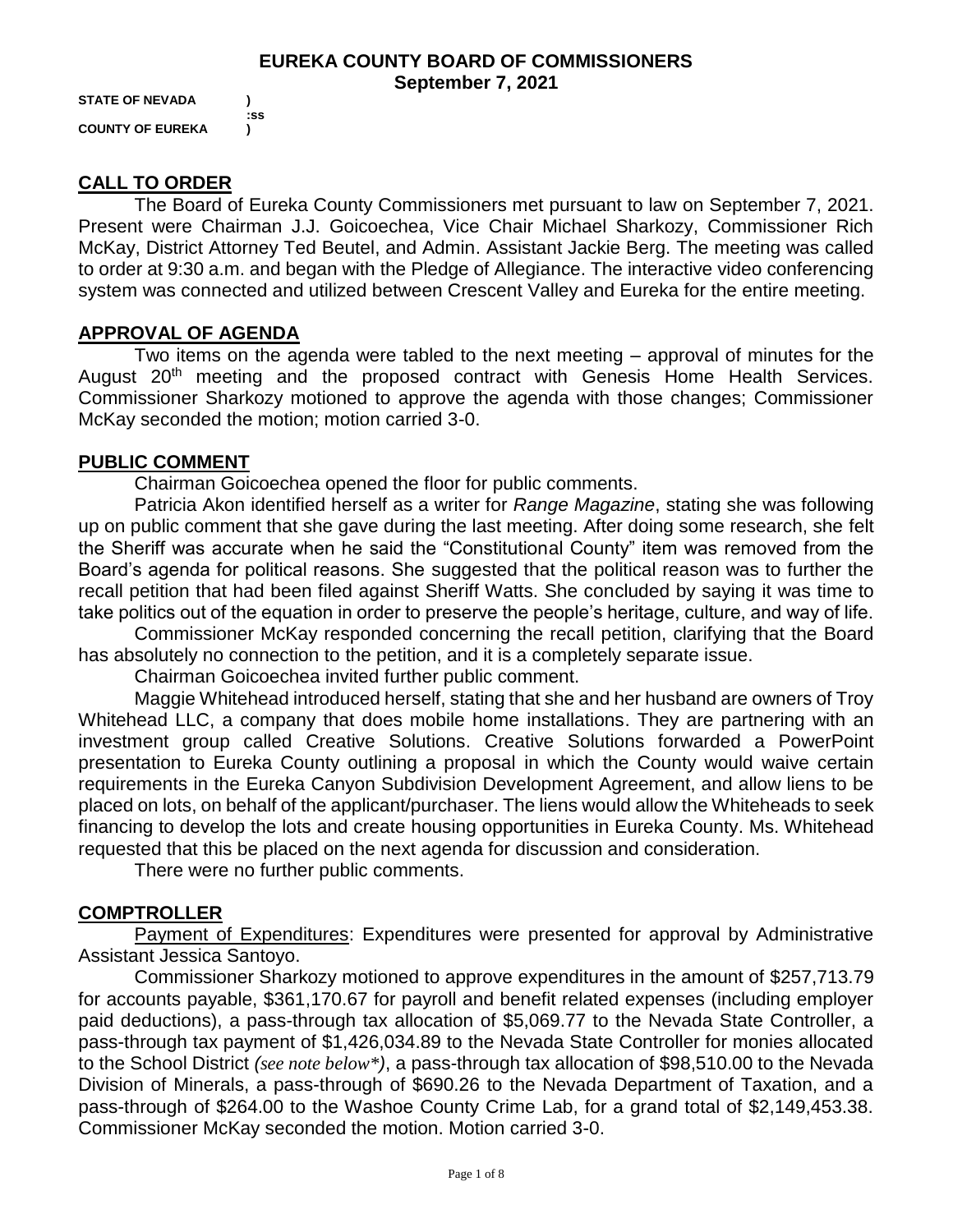*\*Note on School District allocation: AB543, a controversial bill passed in the 2021 Nevada Legislative Session, channels local school funding into a State-wide fund, which utilizes a new formula to determine how much of the allocation will actually be distributed back to the local schools.* 

Fund Balance Report: The Board reviewed a report showing current fund balances.

Hiring Freeze Waiver Justification: The Board reviewed the Hiring Freeze Waiver Justification form requesting authorization to fill a vacancy in the Comptroller's office.

Commissioner Sharkozy motioned to waive the hiring freeze and authorize the Comptroller to fill the position of Comptroller Administrative Assistant I, II, or III. Commissioner McKay seconded the motion. Motion carried 3-0.

#### **COMMISSIONERS**

Inmate Housing Agreement: Undersheriff Tyler Thomas was present and provided a copy of the Mutual Assistance Agreement for housing, holding, or detaining Eureka County inmates, signed by White Pine County. The one-year (July 2021 through June 2022) renewable agreement is for an annual not-to-exceed amount of \$25,000.00. Eureka County will remain responsible for medical, dental, or mental health care costs for the inmates.

Sheriff Jesse Watts joined the meeting by telephone to explain that he has been working with White Pine County concerning housing of local inmates. He explained that inmates will be processed locally before being transported, and the local jail will continue to detain inmates who are being held for a limited duration. Sheriff Watts said this will allow him to transfer detention staff to patrol, once the necessary trainings and certifications are obtained. He said one or more officers will be sent to POST (Peace Officer Standards & Training) for Category 1 training in January, and one or more officers will be sent next July. He clarified that officers moved to patrol will continue to rotate in and out of detentions as necessary.

District Attorney Ted Beutel explained that statute (NRS 211.010) requires that agreements with other counties for housing of inmates must be approved by the Board of County Commissioners in concurrence with the Sheriff.

In reviewing the agreement provided by the Undersheriff against the "final" draft distributed to the Board that morning, it was determined that the agreements had some minor differences. The Commissioners agreed to sign the "final" version containing the latest edits, which the District Attorney confirmed was the proper document.

Commissioner Sharkozy motioned to approve and sign the Agreement to Provide Mutual Assistance with White Pine County for housing, holding, or detaining Eureka County Jail inmates, for an initial term of July 1, 2021, through June 30, 2022, with automatic annual renewals and an annual not-to-exceed amount of \$25,000.00, unless written notice of termination is provided by either party. Commissioner McKay seconded the motion. Motion carried 3-0.

#### **IT DEPARTMENT**

IT Update: IT Director Misty Rowley reported on IT projects and activities. Ms. Rowley continues working on the internet response plan, as well as a plan to transition off SkyFiber and onto AT&T in Crescent Valley. She is working with Public Works on the tower lease for Eureka County, and will meet with Above All Communications dba Express Internet on September  $8<sup>th</sup>$  to discuss future plans.

AT&T Agreements: Ms. Rowley explained that the agreement between the Library System and AT&T was signed a couple of weeks earlier, after the E-rate funding was confirmed. This has allowed the County to move forward with agreements with AT&T for installation of fiber optic internet at the Crescent Valley Town Center.

Commissioner Sharkozy motioned to authorize the IT Director to sign the AT&T Master Agreement and AT&T Dedicated Internet Pricing Schedule Contract for a two-year agreement for installation and operation of a 100M dedicated internet fiber circuit at the Crescent Valley Town Center, for a monthly contract amount of \$821.70 (\$604.00 for internet access and an 86% reduced port fee of \$217.00), to be paid with monies budgeted for circuit/broadband (010-018-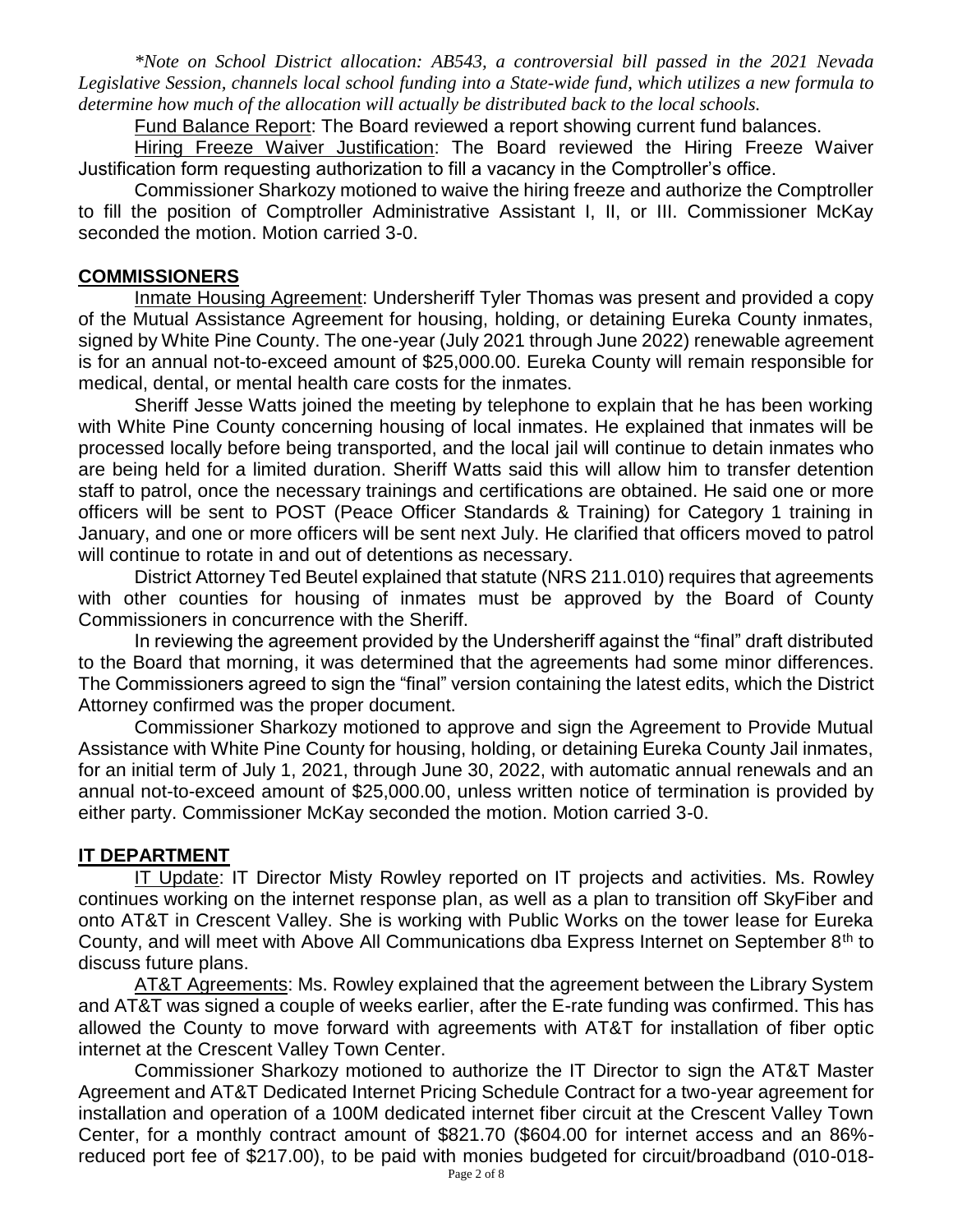53010-224) in the Technology Support budget. Commissioner McKay seconded the motion. Motion carried 3-0.

## **JUVENILE PROBATION**

Educational Services Contract: Juvenile Probation Officer Steve Zimmerman requested authorization to move forward with a contract with J. Chad Professional Training for \$5,000.00, with costs shared between Eureka County, the School District, and PACE Coalition. This will engage Officer David Gomez, a school resource officer, to provide drug and alcohol prevention training to students on October 18<sup>th</sup> as part of Red Ribbon Week. Contribution amounts from each sponsor have not yet been determined, but will likely be supplemented with funds from the Community Corrections Partnership Block Grant from the State.

Commissioner Sharkozy motioned to approve a contract with J. Chad Professional Training for education services related to drug and alcohol prevention, in the amount of \$5,000.00 with costs shared between Eureka County, Eureka County School District, and PACE Coalition, and authorized Juvenile Probation to sign the contract outside of the meeting. Commissioner McKay seconded the motion. Motion carried 3-0.

Copy Machine Purchase: The current copy machine in the Juvenile Probation office is about 13 years old and in need of replacement. A quote was obtained from OPI (Office Products Inc.) for a new Konica Minolta copier.

Commissioner Sharkozy motioned to approve purchase of a new Konica Minolta Bizhub C360i Color Digital Copy/Print/Scan machine from OPI, for an amount not to exceed \$7,377.00, to be paid with monies budgeted for capital outlay (233-276-55010-000) in the Juvenile Court AA Fund. Commissioner McKay seconded the motion. Motion carried 3-0.

# **SHERIFF**

Residency Requirements: Sheriff Watts inquired about residency requirements for Deputy Sheriffs. He found nothing in the Personnel Policy requiring employees to reside within the County, but thought there were restrictions about using a patrol vehicle when commuting from a residence outside the County. Sheriff Watts pointed out that a Deputy living in Carlin would have a time advantage when responding to calls or incidents in Pine Valley.

The Board discussed potential consequences of a Deputy living outside the County. If one Deputy is allowed to live in and respond from Carlin, there will likely be others who prefer to live in Elko, Ely, or Winnemucca. Commissioner McKay said he liked the Deputies living in the County and becoming part of the local communities. Commissioner Sharkozy felt it would impact the Crescent Valley community if residents knew a responding officer could take 45 minutes or longer, especially in inclement weather, to respond to an incident. This could also leave an on-duty officer vulnerable if backup is needed, but not readily available.

Although concerns were voiced, the Commissioners said they were open to considering this option if reasonable parameters were set in policy. The Chairman asked the Sheriff and Undersheriff to research what other jurisdictions do in similar instances, and to work on proposed policy language and bring it back to the Board when there is something more concrete to consider.

Out-of-State Travel: Sheriff Watts requested authorization for out-of-state travel to Washington DC from October 11<sup>th</sup> through October 18<sup>th</sup>, to attend the National Law Enforcement Memorial events honoring Sergeant Ben Jenkins.

Chairman Goicoechea asked the Sheriff to be cognizant of his travel and training budget, since Washington DC can be quite expensive. Since the Sheriff requested travel for an entire week, the Chairman asked which day or days were scheduled for Sgt. Jenkins ceremony.

Sheriff Watts replied that the major events are on the  $13<sup>th</sup>$  &  $14<sup>th</sup>$ , family events are scheduled on the 15<sup>th</sup> & 16<sup>th</sup>, the closing ceremony is on the 17<sup>th</sup>, and return travel is scheduled for October 18<sup>th</sup>.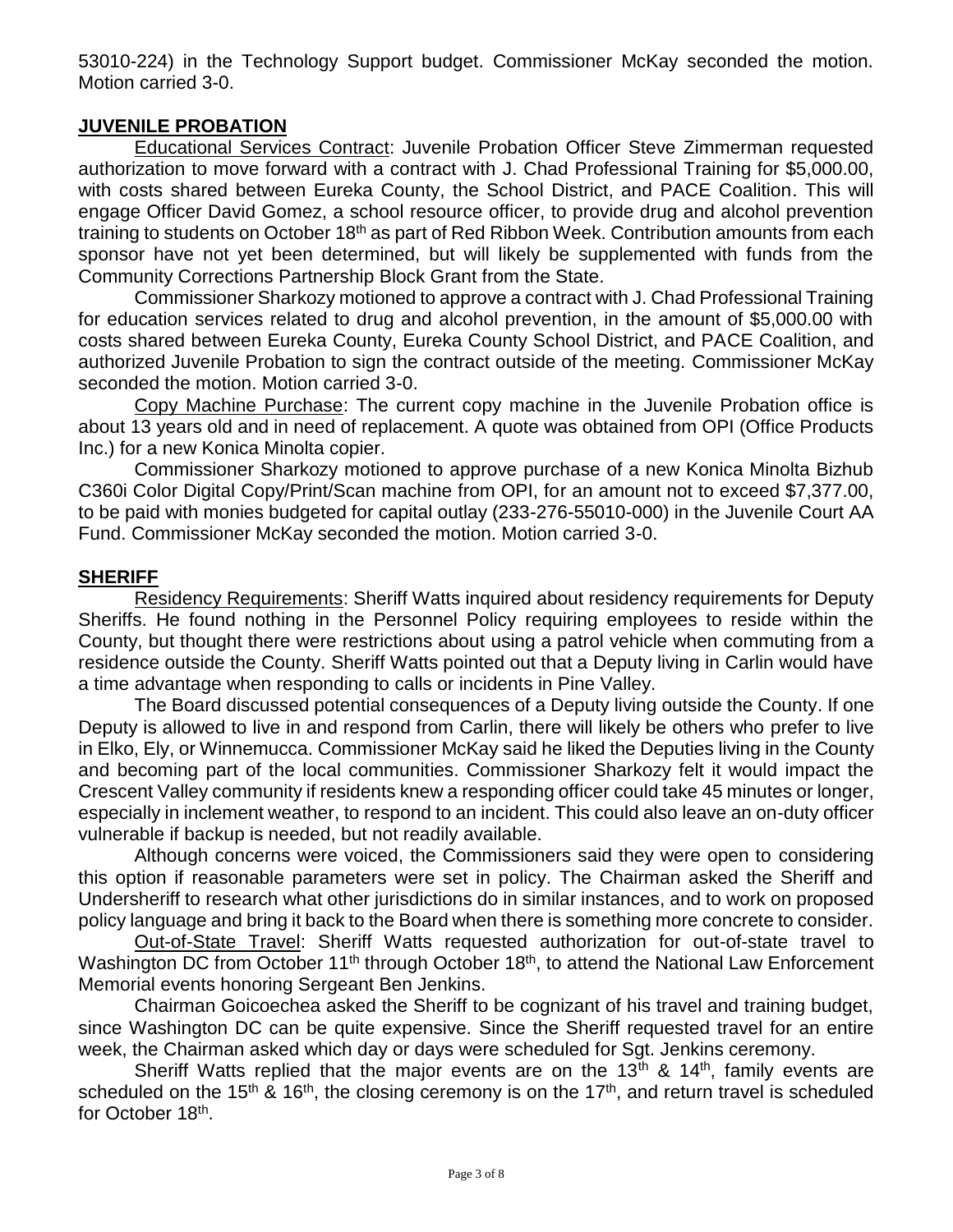Commissioner McKay motioned to approve out-of-state travel for the Sheriff to attend National Law Enforcement Memorial events honoring Sgt. Ben Jenkins in Washington DC, October 11-18, 2021. Commissioner Sharkozy seconded the motion. Motion carried 3-0.

# **CRESCENT VALLEY TOWN ADVISORY BOARD**

Vice Chair Sharkozy presided over the meeting momentarily while the Chairman responded to an urgent phone call.

Dog Licensing Fees: The annual Crescent Valley Rabies Clinic is scheduled for October 16<sup>th</sup>. The Crescent Valley Town Advisory Board requested a \$500.00 donation to help offset licensing fees (\$5.00 for spayed/neutered dogs, and \$10.00 for unspayed/unneutered dogs) to encourage residents to license dogs during the clinic. CVTAB Chair, Mikayla Kersey said nearly 80 dogs were seen at last year's clinic, and this is a good opportunity to encourage residents to get the required license.

During the clinic, dogs will be licensed on a first-com first-served basis. An accounting of the number of licenses issued will be kept, and a voucher will be generated after the clinic to pay the licensing fees to the Sheriff's Office from the North End Activity Fund.

Commissioner McKay motioned to authorize a donation from the North End Activity Fund, not to exceed \$500.00, to pay dog licensing fees for Eureka County residents during the annual Crescent Valley Rabies Clinic on October 16, 2021. Commissioner Sharkozy seconded the motion. Motion carried 2-0.

# **HUMAN RESOURCES**

Performance Evaluations for Appointed Staff: HR Director Heidi Whimple said that Commissioner Sharkozy reached out to her with some questions over the current procedure for conducting performance evaluations. He felt the current three-point scale made it difficult to rank an employee's improvement when the highest rating is a 3. This led to a discussion on the threepoint scale, which is an industry standard, and offers a minimal amount of ambiguity in categorizing an employee's performance as either below standard, meeting standard, or exceeding standard.

The other concern was related to Commissioners independently conducting performance evaluations on every appointed employee each year, with results compiled into a final evaluation. After some discussion, the Board agreed this was cumbersome and decided to return to the previous method, where performance evaluations of appointed staff are divided equally and assigned to one of the three Commissioners.

# **ROAD DEPARTMENT**

Report on Activities: Assistant Public Works Director Raymond Hodson reported on Road Department projects and activities. In southern Eureka County, four operators are blading and have been very busy. Most roads in Diamond Valley are complete, with some mowing done also. The blade in Diamond Valley is currently working on County Road 101 towards Venturacci's. Crews have bladed the Willows Road, the Todd Road, the JD Ranch Road and Grass Valley area. The screening plant has been in the Collingwood Pit and will run for another month before moving to Crescent Valley. Gravel was hauled to repair sections of road in Spring Valley and Union Pass.

In northern Eureka County, a blade and water truck finished work on the Geothermal Road and have moved on to Rose Ranch Road. Another blade assisted in the work on Union Pass, finished a section of Sadler Road, and is now working on Telegraph Road.

Along with representatives of White Pine and Nye Counties, Mr. Hodson attended a meeting in Duckwater concerning paving Duckwater Road. The Tribe is seeking federal funding opportunities to support paving. All involved counties are supportive, although Mr. Hodson did caution them that a lot of base work and drainage work will be needed before any paving is done.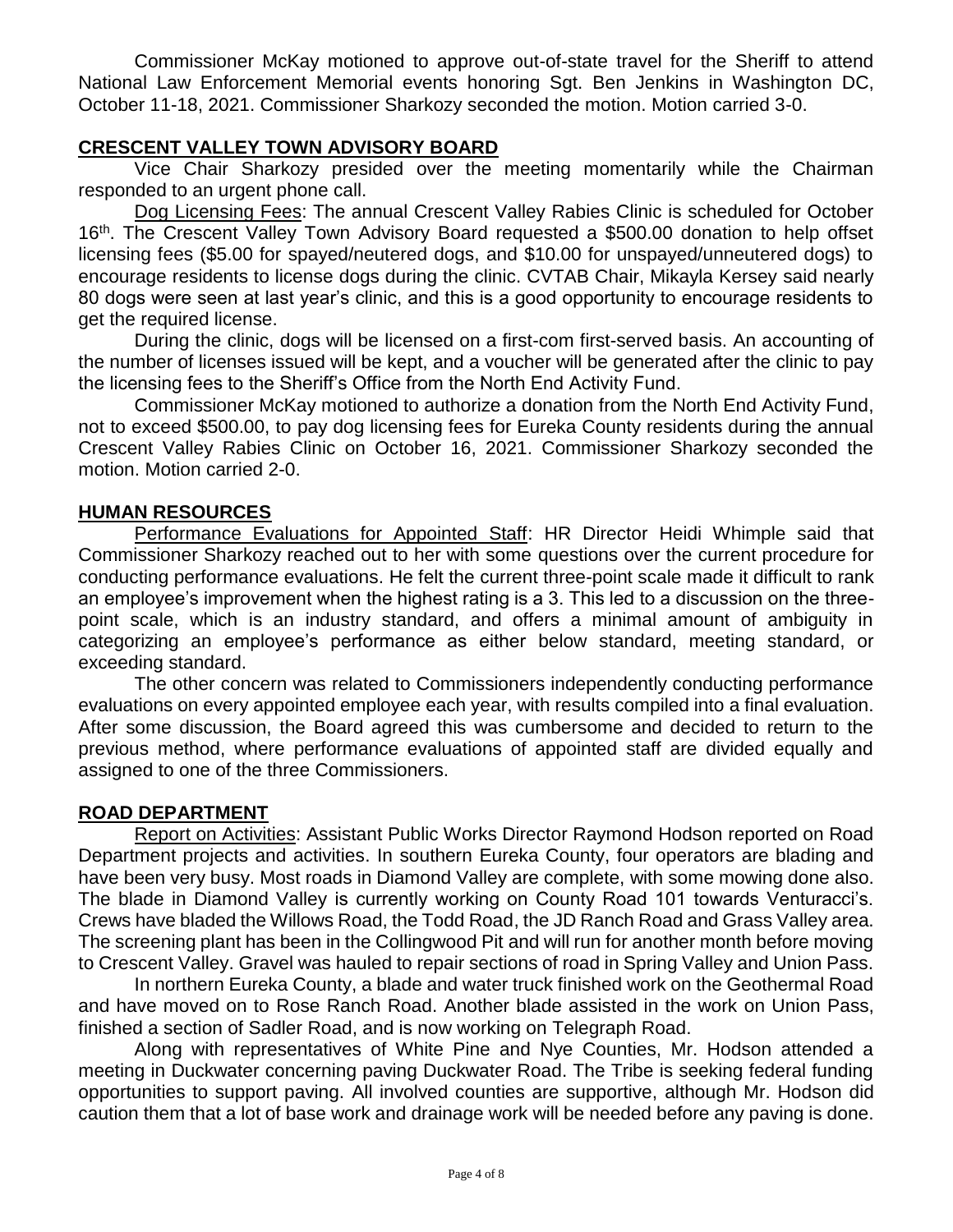# **PUBLIC WORKS**

Public Works Update: Public Works Director Jeb Rowley reported on Public Works projects and activities.

Crescent Valley Town Park: Mr. Rowley provided a summary sheet showing itemized costs for the upgrades to the Crescent Valley Town Park, a project that spanned two budget years. He noted that it was tight, but overall the project was completed under budget, which was accredited to doing the work in-house rather than engaging a contractor.

COVID Vaccines: Mr. Rowley has been working to schedule an MVU (mobile vaccination unit) for the area to administer Pfizer vaccines, with a focus on students aged 12 and older, now that Pfizer has emergency use authorization for that age group. There have been some requests for booster shots, but estimated availability dates for the third booster are continually changing.

Air Quality: Nevada Division of Environmental Protection has reached out to Eureka County and other areas experiencing smoke exposure due to the wildland fires. NDEP will work with Eureka County and will loan several PurpleAir monitoring sensors to be installed in the area.

Water Applications: Mr. Rowley noted that Public Works has been receiving numerous applications for water service. He wanted the Board to be aware that water lines, meters, and other parts are becoming more and more scarce and difficult to order. It hasn't caused an issue yet, since Public Works has some inventory, but could cause delays in future water connections.

ISO Review: The five-year ISO inspection was conducted on August 25<sup>th</sup>. Seven fire trucks are scheduled for pump testing and the results, among other things, will be used in establishing the ISO rating. Areas beyond the current Fire Protection District are being analyzed for inclusion in the district. This will require addition of certain equipment on the trucks, but will benefit those residents in the form of insurance savings based on the ISO rating. Final results and the updated ISO rating are expected in about two weeks.

Ditch/Drain Cleanup: An industrial vacuum truck will be in Eureka on September 13<sup>th</sup> and will spend three days on various cleanup work – storm drains, plugged cattle guards, and work in the Spring Street Ditch.

Radio Update: Reports on radio coverage and transmission have been positive since conversion to LTE at Mount Tenabo and Mary's Mountain repeater sites. Signals can now be received at the Crescent Valley base station and then broadcast to Eureka dispatch.

Eureka Landfill: Lumos & Associates will be in the area in two weeks to conduct the volumetric study at the landfill. Public Works is working to renew the Air Quality Operating Permit at the landfill and, in keeping with the trend of rising costs, the permit fee increased from \$500.00 to \$2000.00.

Eureka Airport: Lumos & Associates continues working on design plans for installation of the new windsocks at the Eureka Airport.

Road Maintenance: At the request of Public Works, Lumos & Associates is investigating boundaries and preparing exhibits so that rights-of-way dedications, abandonments, easements, and other boundary issues are incorporated into the scope of work for future street maintenance.

Eureka Town Siren: The Eureka town siren has been down and Public Works is investigating the cause in order to make repairs. The new siren (outdoor mass community notification system) is expected to arrive shortly.

Water Service: Application for a residential water service in Crescent Valley was received, and Mr. Rowley recommended approval. Commissioner Sharkozy motioned to approve the application for a 3/4-inch residential water service in Crescent Valley for APN 002-012-08; Commissioner McKay seconded the motion; motion carried 3-0.

2022 Chevrolet Silverado: Mr. Rowley requested authorization to purchase a new pickup as budgeted. He explained that, with manufacturing shut-downs and delays, approval will allow him to secure one of the production slots.

Commissioner McKay motioned to approve purchase of one new 2022 Chevrolet Silverado 2500 cab and chassis pickup from Champion Chevrolet, utilizing State of Nevada Fleet Vehicle Purchasing Agreement #99SWC-S1495, for a not to exceed amount of \$30,930.25, to be paid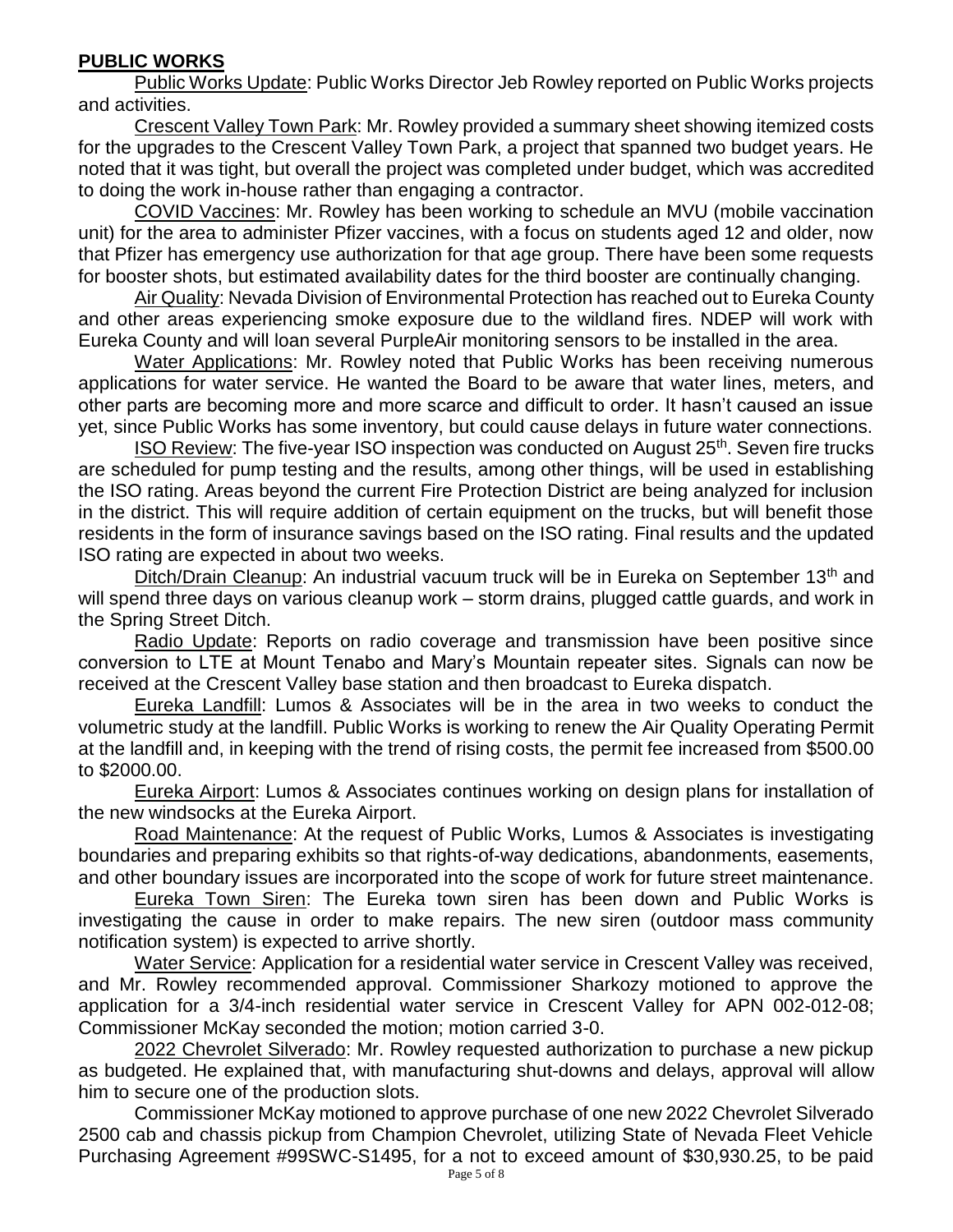with funds budgeted for capital outlay (020-106-55010-000) in the Road Department budget. Commissioner Sharkozy seconded the motion. Motion carried 3-0.

Flatbeds: Commissioner Sharkozy motioned to approve purchase of four flatbeds from Semi Service in Salt Lake City, Utah, to be installed on cab and chassis pickups for the Road Department, for an amount not to exceed \$14,659.36, utilizing funds budgeted for capital outlay (020-106-55010-000) in the Road Department budget. Commissioner McKay seconded the motion. Motion carried 3-0.

Fuel Transfer Tanks: Commissioner Sharkozy motioned to approve purchase of four fuel transfer tanks from Northern Equipment to be installed on cab and chassis pickups for the Road Department, for an amount not to exceed \$2,765.74, utilizing funds budgeted for capital outlay (020-106-55010-000) in the Road Department budget. Commissioner McKay seconded the motion. Motion carried 3-0.

### **INDIGENT DEFENSE PLAN**

Indigent Defense Accounts: Per recommendation of the Nevada Department of Indigent Defense, Comptroller Kim Todd requested authority to create new line items within the District Court and Justice Court budgets. This will allow for accurate tracking of expenses and revenues (reimbursements) for indigent defense, which the Board is mandated to report quarterly and annually to the Department of Indigent Defense.

The current year's budget has already been filed, so these accounts will be created in the two court budgets. For subsequent years, the Department recommends tracking the accounts in a non-judicial budget – either a stand-alone budget or the Commissioners' budget. Ms. Todd recommended transfer of \$100,000.00 from the public defender line item in the District Court budget, and \$10,000.00 from the court expenses line item in the Justice Court budget, into the respective indigent defense accounts.

Commissioner Sharkozy motioned to authorize the Comptroller to create new accounts within the District Court and Justice Court budgets in order to track indigent defense expenses and revenues (reimbursements), and authorized transfer of \$100,000.00 within the District Court budget and \$10,000.00 within the Justice Court budget. Commissioner McKay seconded the motion. Motion carried 3-0.

Indigent Defense Fiscal Reports: New regulations mandate that the Board of County Commissioners submit quarterly indigent defense financial reports, in addition to the annual report, to the Department of Indigent Defense. Staff requested direction from the Board on which office should prepare the reports. The annual reports have been prepared by the Board's Administrative Assistant Jackie Berg. After a brief discussion, the Board directed District Court and Justice Court to submit indigent defense costs each quarter to be compiled into the quarterly report for Board approval and submission to the State.

County Plan for Provision of Indigent Defense Services (County Plan): Kelly Brown, Esq., Eureka County's contract public defender, was in attendance to review changes made to the County Plan since the draft was first presented on August  $6<sup>th</sup>$ .

Primary changes include: addition of a Justice Court contact; changes in processing a defendant's Financial Declaration form; authorization for the public defender to represent all defendants at initial detention hearings even if conflict counsel will be appointed; budgetary changes; and several changes related to conflict counsel.

Commissioner Sharkozy motioned to adopt the Eureka County Plan for Provision of Indigent Defense Services for Fiscal Year 2021-2022 as presented by the public defender. Commissioner McKay seconded the motion. Motion carried 3-0.

# **NATURAL RESOURCES**

Report on Activities: Natural Resources Manager Jake Tibbitts reported on recent activities and upcoming meetings.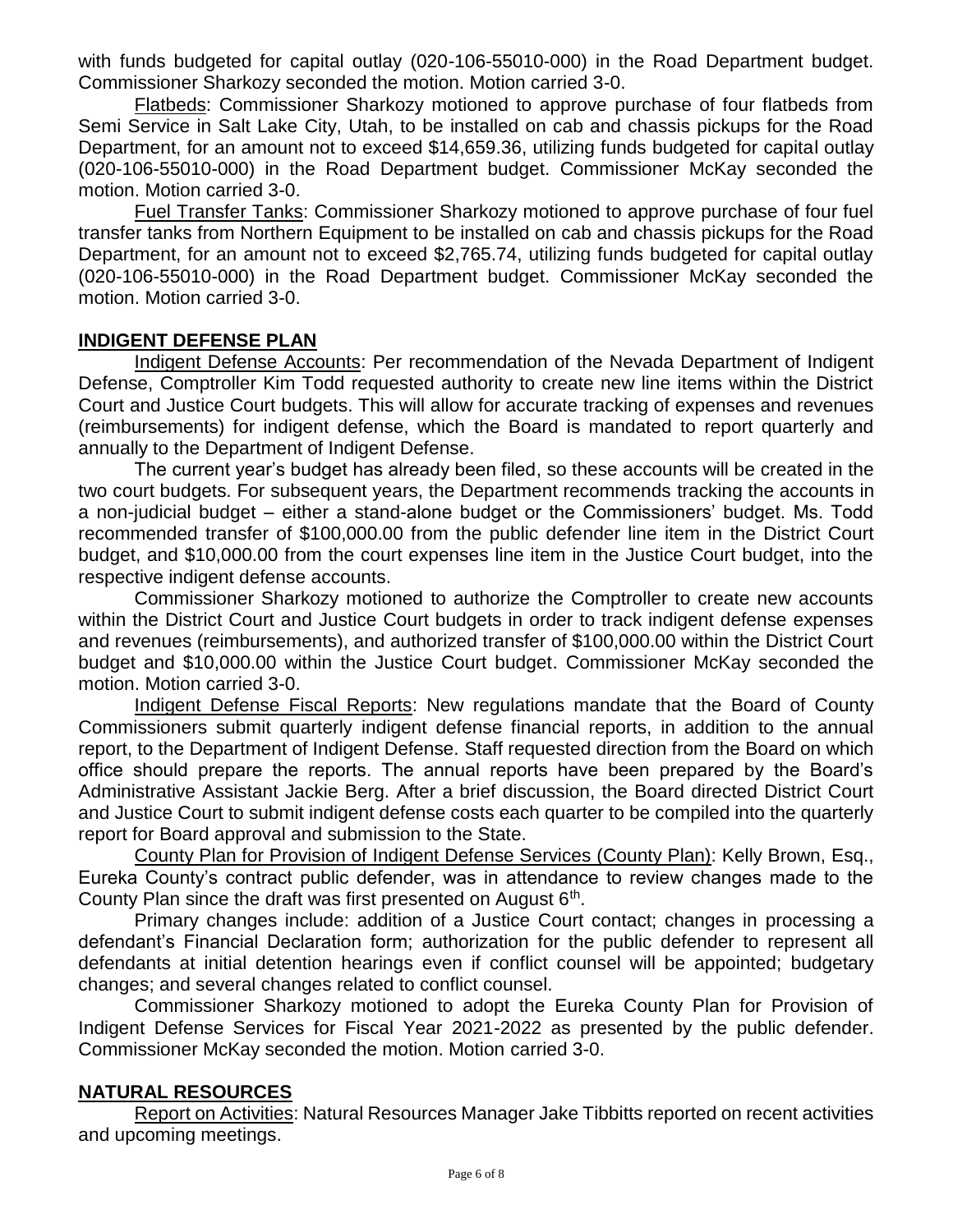Gibellini Project: Mr. Tibbitts received the Preliminary Draft EIS for the Gibellini Project, and is working on comments which are due from Cooperating Agencies by September 17<sup>th</sup>.

Ruby Hill Mining Company: Mr. Tibbitts referenced a press release regarding I-80 Gold Corp's acquisition of Ruby Hill Mining Company. He received a phone call early that morning from Joseph Martini, Elko Mining Group, informing that the transition will take approximately 30 days. Mr. Martini encouraged the Commissioners to reach out if they have any questions regarding the transfer. I-80 Gold Corp has been told that Eureka County likes a lot of involvement, so they will likely reach out at some point to attend a meeting and introduce themselves to the Board.

Waters of the US: At the last meeting, Mr. Tibbitts reported on efforts by the US Environmental Protection Agency and the Army Corps of Engineers to replace the Navigable Waters Protection Rule (WOTUS Rule) and to define the term, "Waters of the United States." Eureka County responded with a letter stating it does not support the proposed rule change, and repeal of the existing rule is not needed.

Since then, an Arizona court has ruled that the Navigable Waters Protection Rule, instated during the Trump administration, was illegal and remanded it back to the EPA and Corps of Engineers. This reinstated the pre-2015 rule and now, rather than going through the two-step process, the agencies can move forward under the court order to develop a completely new rule.

NDWR Proposed Regulations: The Nevada Division of Water Resources has workshops scheduled through September and early October to address two proposed sets of regulations related to: (1) administrative hearings before the State Engineer, and (2) applications for extensions of time on proofs of construction of works and proofs of beneficial use. Mr. Tibbitts and water attorney, Karen Peterson, are engaged in this process and he will keep the Board updated.

Diamond Valley Adjudication: The BLM has filed a motion in District Court asking for summary judgement on the Public Water Reserves in the Diamond Valley Adjudication case. This move is essentially an effort to block Eureka County's protest of these claims. Mr. Tibbitts is working with Ms. Peterson to submit a response, which is due to the court by September  $14<sup>th</sup>$ .

Upcoming Meetings: Upcoming meetings include the Natural Resources Advisory Commission on September 8<sup>th</sup>, the Humboldt River Basin Water Authority on September 10<sup>th</sup>, Firewise Community Days on September 17<sup>th</sup> at the Eureka Fairgrounds and September 18<sup>th</sup> at the Crescent Valley Town Park.

Wild Horse Issues: An Environmental Assessment is being prepared for the proposed wild horse holding facility in Paradise Valley, Humboldt County. In the EA, the BLM claims there are no significant or socioeconomic impacts. The Chairman voiced concerns that these facilities are meant to be short-term holding facilities, but often that is not the case. These facilities disrupt the local economy by placing a huge demand on the feed supply, thus creating shortages and increased prices for all. Agricultural communities feel these impacts more intensely because the agricultural industry is competing for the same products.

Goldrush Mine Project EIS: The NEPA process for Nevada Gold Mine's Goldrush Project is now in the public phase with a deadline of September  $9<sup>th</sup>$  for the BLM to receive scoping comments. Mr. Tibbitts acknowledged that the mine involved Eureka County early in the EIS review process.

Mr. Tibbitts drafted a comment letter to the BLM highlighting the County's remaining concerns and asking the BLM to address the outstanding issues as it moves forward with the Final EIS. Mr. Tibbitts asked for approval of the letter, including any additions, corrections, or deletions made by the Natural Resources Advisory Commission at its September  $8<sup>th</sup>$  meeting.

Commissioner Sharkozy motioned the following: to send the comment letter to the BLM regarding Nevada Gold Mine's Goldrush Project, to allow further input by NRAC during its September 8<sup>th</sup> meeting, to authorize Chairman Goicoechea to sign the letter outside of the meeting, and to place the amended letter on the next agenda for ratification by the Board. Commissioner McKay seconded the motion. Motion carried 3-0.

Governor's Executive Order 2021-18: Mr. Tibbitts voiced concerns over Governor Sisolak's Executive Order 2021-18 Creating the Nevada Habitat Conservation Framework. There was a